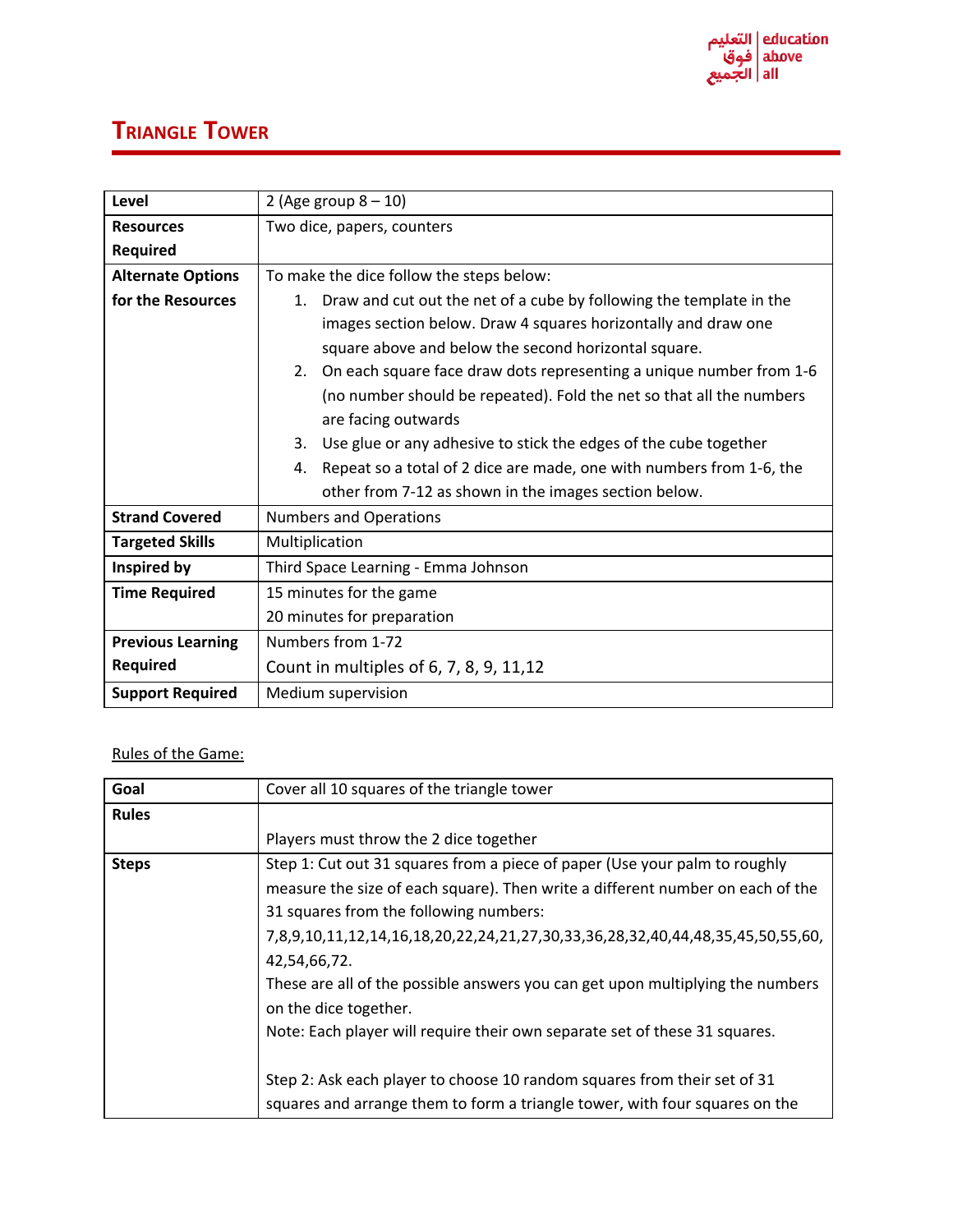

|                      | bottom up to one square at the top. (See the images/illustrations section to see |
|----------------------|----------------------------------------------------------------------------------|
|                      | the arrangement).                                                                |
|                      |                                                                                  |
|                      | Step 3: Once all players have set up their triangle tower, ask players to take   |
|                      | turns to roll their two dice and multiply whichever two numbers they get. Upon   |
|                      | multiplying, if they get a number that is written on one of the squares used to  |
|                      | make their tower, they should cover it with a counter/cross out the number       |
|                      | with a pencil after checking that their answer is right.                         |
|                      |                                                                                  |
|                      | Step 4: The winner is the first player who covers all the numbered squares in    |
|                      | his/her tower.                                                                   |
| Images or            | Dice Templates for 1-6 and 7-12:                                                 |
| <b>Illustrations</b> |                                                                                  |
|                      |                                                                                  |
|                      |                                                                                  |
|                      |                                                                                  |
|                      |                                                                                  |
|                      |                                                                                  |
|                      |                                                                                  |
|                      |                                                                                  |
|                      |                                                                                  |
|                      |                                                                                  |
|                      |                                                                                  |
|                      |                                                                                  |
|                      |                                                                                  |
|                      |                                                                                  |
|                      |                                                                                  |
|                      |                                                                                  |
|                      |                                                                                  |
|                      |                                                                                  |
|                      |                                                                                  |
|                      |                                                                                  |
|                      |                                                                                  |
|                      |                                                                                  |
|                      |                                                                                  |
|                      |                                                                                  |
|                      |                                                                                  |
|                      |                                                                                  |
|                      | Triangle Tower example:                                                          |
|                      |                                                                                  |